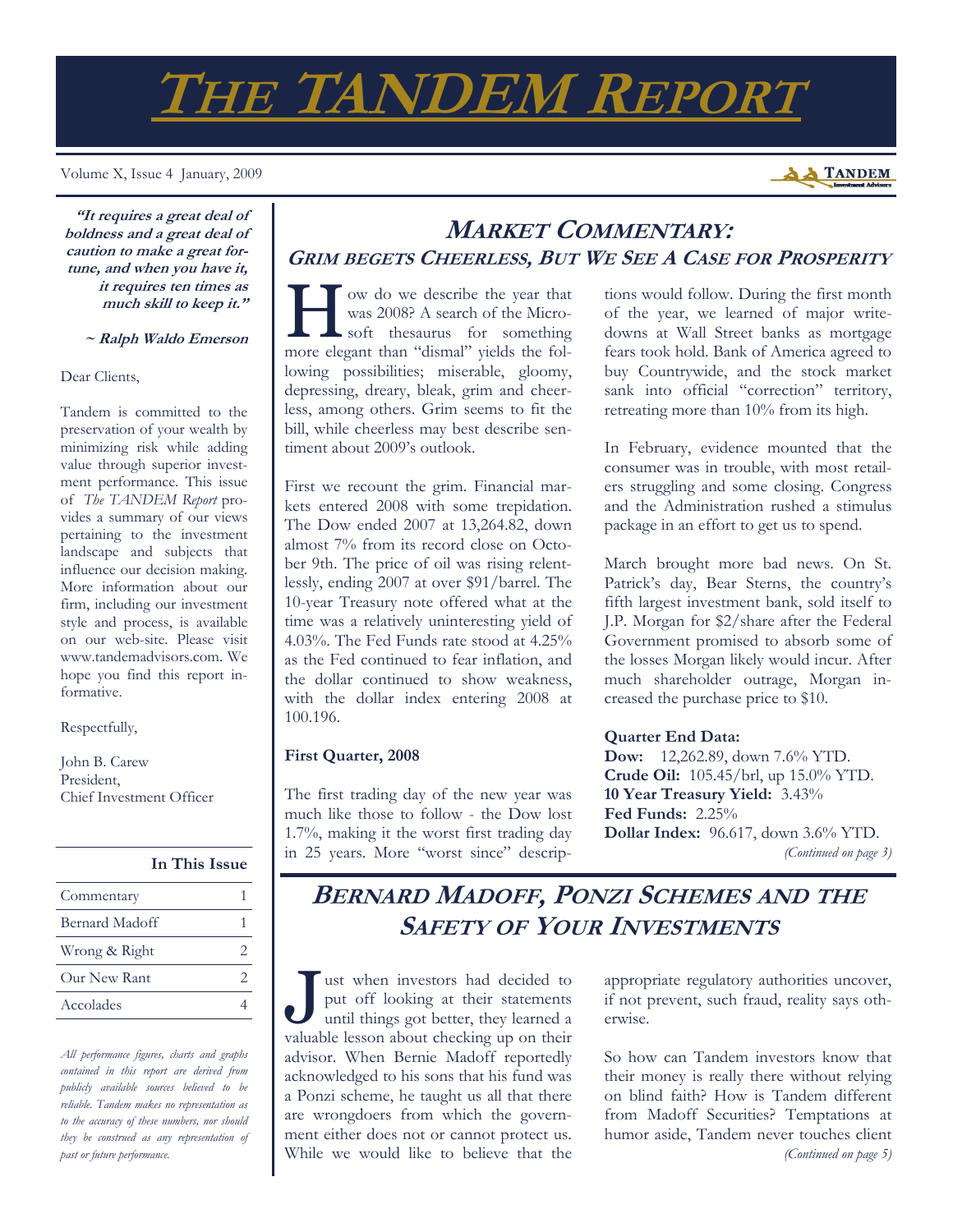# **WHAT WE GOT WRONG, AND WHAT WE GOT RIGHT**<br>
elf-examination is a necessary process for any organi-<br>
Another thing we got wrong in 2008 was ou

S elf-examination is a necessary process for any organization striving to be its best. At Tandem, we seek to be the very best manager by providing both superior zation striving to be its best. At Tandem, we seek to returns **and** less risk. We constantly review our processes in an effort to make them, and us, better. In studying our execution in 2008, we humbly confess that we have both identified and addressed areas in need of improvement.

While we correctly predicted the bursting of bubbles, particularly in alternative investments, we did not anticipate the effect on the overall stock market. We knew that Hedge Funds were highly leveraged and that it could end badly for their investors. The unwinding of this leverage, as we suspected, forced many to sell stocks. While we believed we had adequately prepared ourselves to withstand and then prosper from the fallout, the sell-off proved to be broader, deeper and more violent than we had foreseen.

The volatility that ensued, particularly in the fourth quarter, exposed a flaw in our process. When identifying a security for sale, our practice has been to allow a stock room to move higher while employing a mental stop price below the market price. This process has routinely served us well. We may view a stock worthy of sale, but the price may continue to rise. By using a mental stop, we can allow the stock to continue to appreciate as we move our stop higher, thus allowing a stock to exhaust its upward move before we sell. However, increased volatility in a few instances pushed stocks well below our stop price. General Electric, Greenhill and Piedmont Natural Gas were prime examples. We had every intention of selling a portion of our holdings if our stop was reached, but in each case, we never had the opportunity to sell near our price. So we had to review this.

The outcome is a change in policy that now mandates we execute future sales at market price when volatility becomes excessive. Excessive volatility is a subjective measure, but we believe this represents an improvement to our process.

Another thing we got wrong in 2008 was our failure to adequately monitor which of our stocks had significant exposure to Hedge Funds. Had we seen this in advance, we may have been able to avoid steep declines in the share price of stocks like Jacobs Engineering and FPL Group as Hedge Funds were forced to sell. Part of our future process will be to monitor large shareholders of our portfolio companies.

Perhaps less interesting, but far less humbling, is an examination of what we got right. Fortunately, our clients did not experience declines as severe as the market as a whole. The examination process reveals that the single biggest reason for this is our adherence to a discipline we call TVM.

Part of the TVM model is a sell discipline that we do not violate. By following the model, we began selling portions of our energy holdings in 2007, well before it looked like the smart thing to do. TVM also limited our exposure to bank stocks before they blew up. This process identifies stocks that should be bought as well as stocks that should be sold. For much of 2007 and 2008, we found more stocks to sell than we found to buy. The results reward our conviction in the model. Heading into the fourth quarter of 2008, our portfolios held an unusually large amount of cash - not because we are brilliant market timers, but because TVM worked.

One small but important thing we got right in 2008 was recognizing that money market funds were likely to struggle. We were able to move our clients' money market holdings to the safest venues **before** there was any trouble. To be clear, no money market funds our clients use experienced trouble, but back in September, we couldn't be certain of this. We opted for the safe approach.

The review process has yielded some new policies for us, but it was a useful examination. While we are not pleased that our portfolios lost value in 2008, it could have been much worse.

## **OUR NEW RANT**

N ow that all the bubbles we have warned about have<br>popped, we turn our attention to a new issue, one<br>that we believe creates potential instability in the popped, we turn our attention to a new issue, one that we believe creates potential instability in the markets - *indirect ownership of assets.* 

This may be new terminology, but it is not a new concept. Pooled vehicles called unit trusts were popular in the period before the Great Depression. Today we have Exchange-Traded Funds, or ETF's. It is our view that these instruments, which pool investor money to buy a basket of stocks, lead to greater market volatility. So far, this view places us in a very small minority.

ETF's have become very popular trading vehicles, and

many use leverage to amplify returns. Buying and selling ETF's does not increase volatility directly. ETF's trade as any individual stock would. There is, however, one meaningful difference.

An ETF is a fixed pool. The individual stocks inside the ETF are not bought and sold when ETF shares trade. But the proliferation of ETF's takes money away from direct investment in stocks, thereby making direct ownership less significant, even if only marginally. When there are fewer direct shareholders making decisions, volatility increases.

Markets are weakened when indirect ownership is prominent. You will hear more from us on this topic.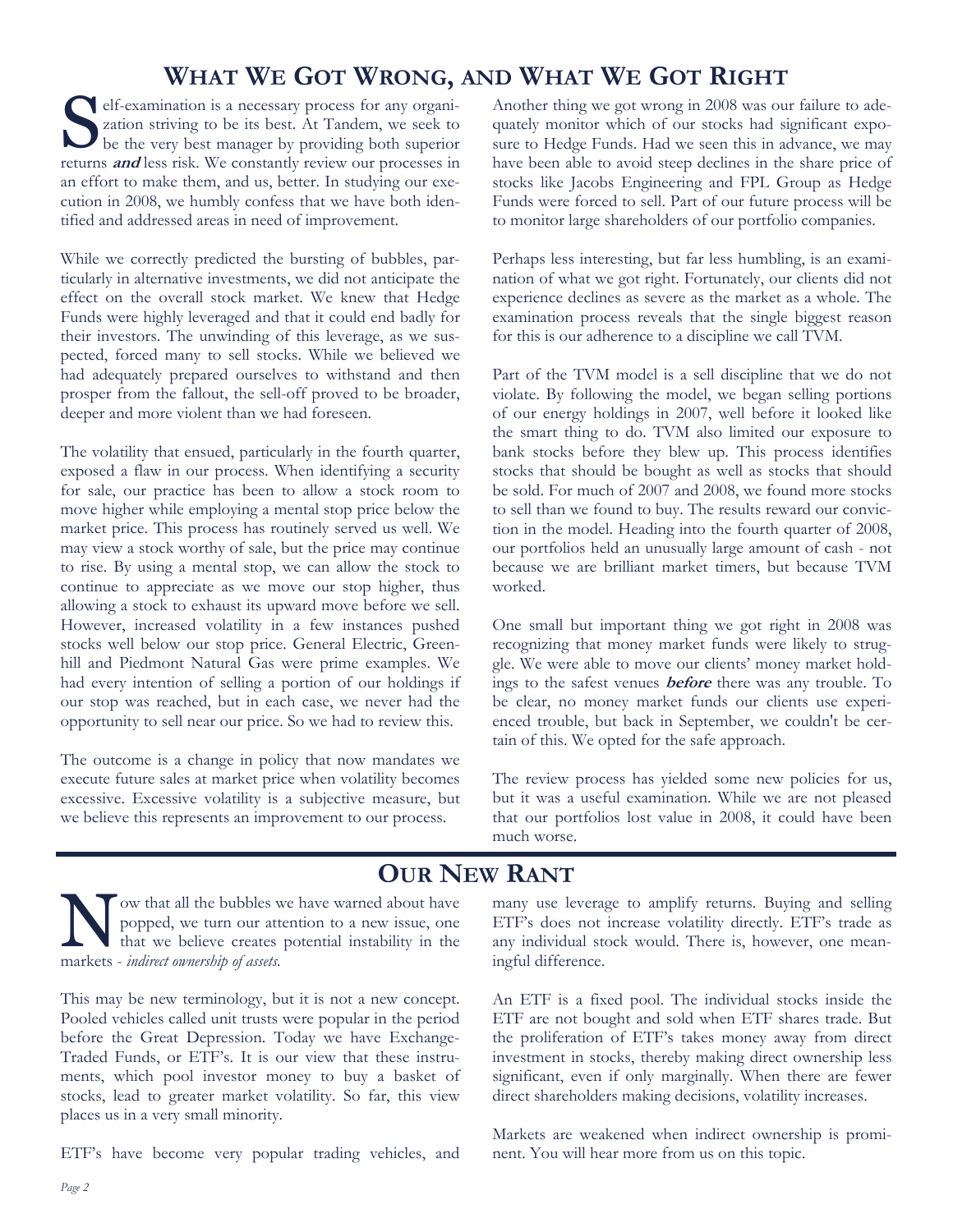### **MARKET COMMENTARY (CONTINUED)**

*(Continued from page 1)* 

#### **Second Quarter, 2008**

April brought a bit of a bounce. Stimulus checks were finding their way into the economy, and the weak dollar bolstered imports. It would prove to be the best month of the year for the stock market.

Concerns over the rising costs of commodities boosted fears of inflation in May. The yields on bonds soared, while the Fed came under some criticism for its aggressive rate cuts.

June saw the credit crunch take a big toll on the market. Wachovia fired its CEO, IndyMac's share price neared zero and Lehman Brothers recorded massive losses. Gas prices topped \$4/gallon and consumer confidence plunged to lows not contemplated. Commodity prices continued to skyrocket, while auto manufacturers reported deep declines in sales. The Dow suffered its worst monthly decline since September, 2002, and officially became a bear market after declining more than 20% from its October peak.

#### **Quarter End Data:**

**Dow:** 11,350.01, down 14.4% YTD. **Crude Oil:** 133.88/brl, up 46.0% YTD. **10 Year Treasury Yield:** 3.98% **Fed Funds:** 2.00% **Dollar Index:** 97.426, down 2.8% YTD.

#### **Third Quarter, 2008**

July brought with it hopes of a summer rally. Banks reported more problems and the Treasury and Fed took steps to bolster Fannie and Freddie, but share prices bounced from their June lows. The price of oil reached an all-time high of over \$147/brl and immediately sold off.

Declining oil prices in August allowed the market to believe the worst may be over. With inflation fears moderating, Fed actions seemed more appropriate and the dollar improved.

The optimism of the summer proved fleeting in September. The Federal Government seized Fannie and Freddie on the 8th, Lehman failed on the 15th and the Government seized AIG on the 17th. The markets responded with the same fear and uncertainty displayed by our government officials, and the bear market took a new turn. What had begun as a liquidity crisis brought on by too much ill-advised borrowing and speculation had now reached far beyond the perpetrators. Companies previously viewed as financially strong encountered difficulties financing their daily operations. A major money market fund "broke the buck". Merrill Lynch sold itself to Bank of America, and the U.S. was down to only two major investment banks. Just six months earlier, there had been five. As the perilous month drew to a close, Wachovia, after promising themselves to Citi, agreed to be bought by Wells Fargo. It was a very bad month.

#### **Quarter End Data:**

**Dow:** 10,850.66, down 18.2% YTD. **Crude Oil:** 104.11/brl, up 13.5% YTD. **10 Year Treasury Yield:** 3.83% **Fed Funds:** 2.00% **Dollar Index:** 101.814, up 1.6% YTD.

#### **Fourth Quarter, 2008**

October picked up where September left off. As our government leaders warned openly about the possibility of a depression, consumers, investors, families and companies got scared. Economic activity came to a complete halt. America watched with fear as Congress grilled Treasury Secretary Paulsen and Fed Chairman Bernanke about a \$700 billion bailout package that would come to be known as TARP. After being told of dire consequences should the package not be approved immediately, Congress voted the original plan down. A vote on a revised plan was ultimately passed, and markets breathed a temporary sigh of relief. But the damage was done. The Dow ended October with its largest monthly loss since August of 1998 and the fifteenth largest monthly drop since 1928. We had transitioned from a credit crisis to a confidence crisis.

With seemingly all assets classes in decline, investors around the globe threw aside risk in favor of the safety of U.S. Treasuries in November. Yields on the shortest-term Treasuries reached 0%. Investors were willing to accept no return **on** principal in order to insure return **of** principal. Crude oil and other commodities continued a staggering descent, while more bank bailouts and central bank stimulus packages emerged almost daily worldwide. Most stock markets retreated below their last bear market lows, making many wonder if this bear began in 2000, not 2008.

Just when many believed the news couldn't get worse, December brought us Bernie Madoff. Somehow, the S&P 500 managed to post a slight gain for the month, but the Dow's monthly close was lower for the ninth time in 2008.

#### **Quarter End Data:**

**Dow:** 8,776.39, down 33.8% YTD. **Crude Oil:** 41.12/brl, down 55.2% YTD. **10 Year Treasury Yield:** 2.24% **Fed Funds:** 0.00% - 0.25% **Dollar Index:** 110.025, up 9.8% YTD.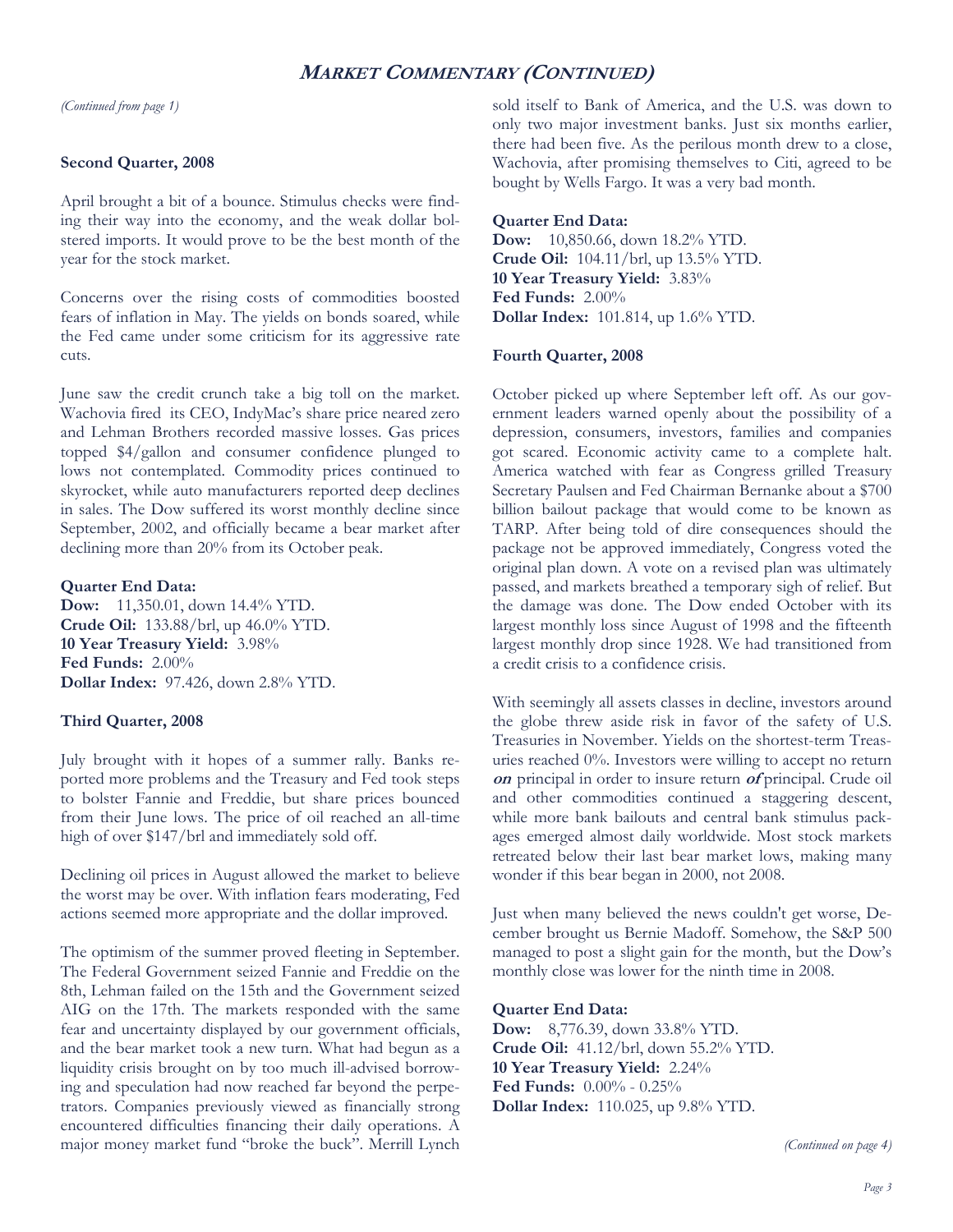## **ACCOLADES FOR TANDEM**

**M** oney Management firms typically provide infor-<br>
bases that rank managers for performance, risk<br>
and other criteria aver verious time periods Investment mation about themselves to independent dataand other criteria over various time periods. Investment professionals such as pension consultants, family offices and brokerage firms subscribe to these databases to assist in their searches to hire money managers for their clients.

There are numerous databases available to financial professionals, but one of the best known is owned by a company called InformaIS, and their manager database is called PSN. Tandem provides its data to PSN quarterly, usually without much thought. We report on two of our composite styles - Equity and Equity Income. We have done so far awhile now, without much thought and without any effect. To us, this is a free marketing opportunity, but it is a bit like the

internet. We have absolutely no idea who sees our data, and we certainly do not get feedback. Until now.

After reporting our data at the end of the third quarter, we received an email from PSN asking us to confirm our third quarter performance for our Equity Income style. It seems they thought we may have made an error because we reported a positive return. We assured them there was no error, and had a good laugh amongst ourselves.

We then received another email from PSN, congratulating us on being named one of their "Top Guns" for the Large Cap Core Equity style. Apparently, Top Guns rank among the ten best managers in the PSN database for specific periods of time. Tandem was a Top Gun for both the quarter and year ended September 30, 2008. Who knew?

## **MARKET COMMENTARY (CONTINUED)**

#### *(Continued from page 3)*

Indeed, 2008 was a grim year for investors. It was the single worst year in percentage loss terms for the Dow since 1931, and the third worst we can identify. Investors have been left with more questions than answers, and confidence in financial markets is understandably shaken. The turning of the calendar greets us with a financial system teetering on the brink of insolvency and the prospect of even more government intervention. Federal bailouts, both enacted and anticipated, will no doubt lead to staggering amounts of borrowing. To date, one can only conclude that the Federal Government's answer to this crisis brought about by too much leverage is to transfer the debts of the private sector to the balance sheet of the public sector.

The New Year has begun with a cheerless outlook for the future. We are in the thirteenth month of a recession that accelerated downward in the fourth quarter. The speed with which the economy seized after the Lehman bankruptcy was staggering, almost like driving of a cliff. Corporate earnings for the fourth quarter have been predominately worse than even bleak expectations, and modeling for future earnings is proving difficult when we cannot reasonably forecast economic activity.

As a reminder, economic activity is expressed as Gross Domestic Product, or GDP. GDP measures consumption (spending), investment, government spending and net exports. GDP is typically expressed as a percentage gain or loss from the previous year. A recession's technical definition is two consecutive quarters of negative GDP growth.

Let us contemplate a few possible outcomes for the markets in 2009. An optimistic scenario might be that the fourth quarter was fear induced, that we soon believe that our worst fears will not be realized and that we again spend our money, buy houses at bargain prices, take out new mortgages, businesses get the loans they need and corporate profits quickly normalize. Such a scenario would give the stock market much to be cheerful about and would likely limit the size of government spending. Financial institutions would again look for opportunities rather than operating from a preservation mode.

This is the blue print for economic recovery, and will most certainly be the case one day. When such activities can be anticipated, stocks will rebound sharply and interest rates will rise to reflect economic growth. These points cannot be easily argued. What can be argued is whether this can take place in 2009. While we believe such an outcome this year is possible, we do not view it as highly probable.

A worst case scenario is that too much damage has already been done and economic activity will continue to contract. With consumers not spending, businesses will struggle. Some will lay off more employees while others will close. This will exacerbate the cycle, causing interest rates to go still lower and stock prices to fall further. Referring to the definition of GDP, this scenario would suggest that consumption and investment will continue to be negative. Net exports are a negative number under any scenario, as we import more goods than we send abroad. This leaves government spending as the only positive contributor to GDP.

If GDP continues to contract, it is reasonable to expect massive amounts of government spending. While this may provide some short-term relief, it will leave us with a whole new set of problems that will likely dampen growth prospects farther out into the future. Increased government spending and control of the financial system will crowd out *(Continued on page 5)*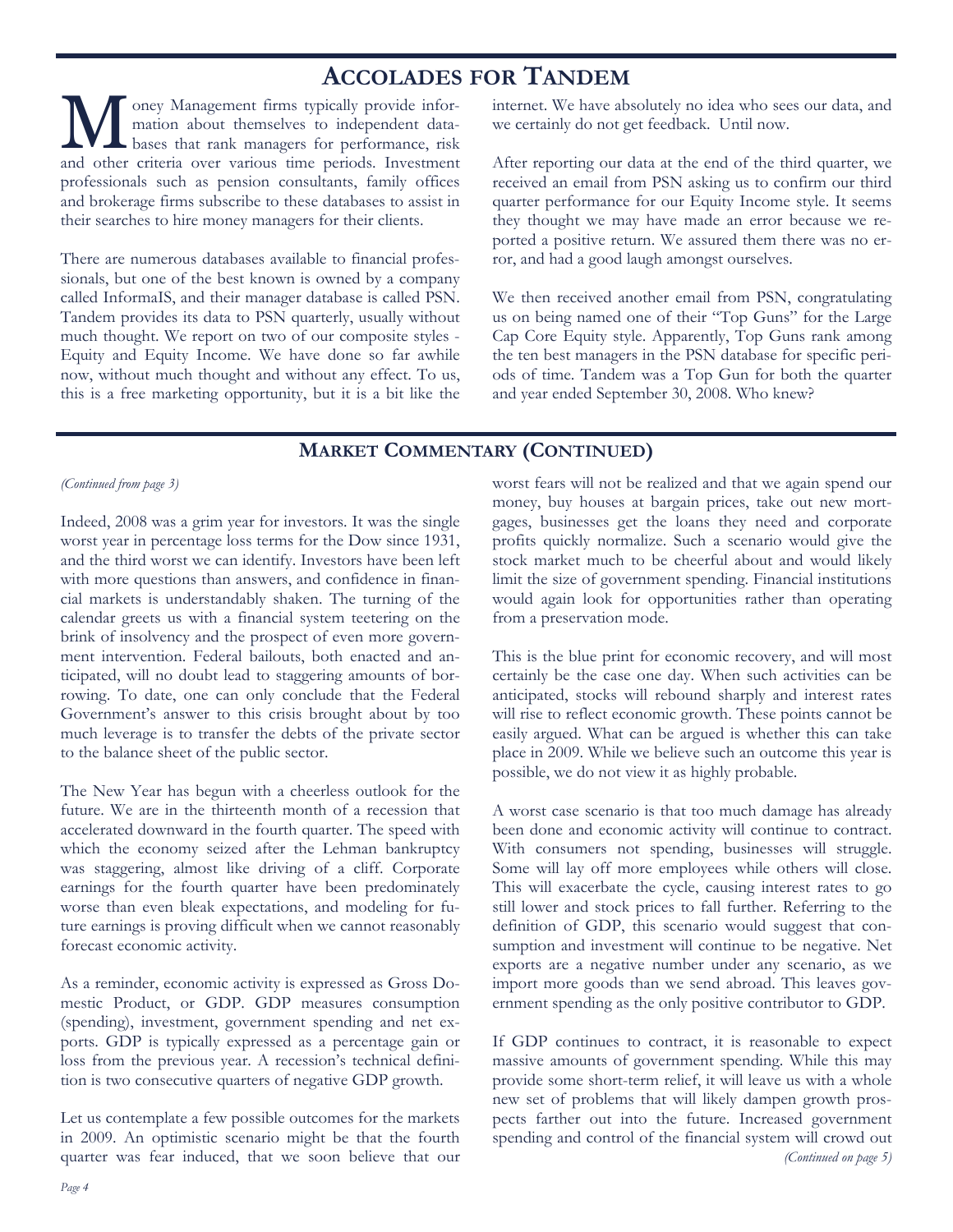### **MARKET COMMENTARY (CONTINUED)**

#### *(Continued from page 4)*

the private sector, making investing less appealing. Government spending does not create lasting growth and employment. The deeper the government's tentacles reach into the economy, the more difficult it will be to retract them as the economy finds its footing. This scenario would lead one to expect years of minimal investment gains as economic activity struggles to become robust enough to lift expectations for the future. Again, while certainly possible, we do not view this scenario as the most probable.

This credit/confidence crisis is a watershed event that will have many long-lasting implications for economic and investor behavior. Some of these will be negative, but some will prove to be very positive.

On the negative side, there is almost no chance that government involvement will abate. Too many of our elected and appointed officials now believe that capital markets cannot fix themselves and that government must act in a substantial way. And so it will. As with any well-intended government action, there will be unforeseen consequences that markets will be forced to deal with for years. Further, many investors will leave the market for good, growing frustrated with the meager returns and high volatility. Oddly enough, this is exactly the sort of behavior that ultimately leads to market turnarounds - as the last investor throws in the towel, the market readies itself for take off.

Looking to the positive implications, we believe many valuable lessons will be learned. First, consumer behavior will likely be more prudent, paving the way for sustainable growth without the false stimulus of debt. Second, regulators will be more vigilant, more closely monitoring the risks our financial institutions take on. Third, as we have written about here many times, "sophisticated" investors spent the better part of this decade taking money away from stock and bond markets and allocating assets to less liquid, leveraged investments. We hope they have learned a lesson. If so, we anticipate a major reallocation back to traditional investments, which will have a very positive impact on markets for years to come.

So our expectations for 2009 are modest but constructive. We believe that the U.S. economy will prove to be more resilient that many expect, and that the fear of depression or deep recession will yield to the light at the end of the tunnel. While the market will likely rally to some extent as a result of this shift in perception, we do not anticipate a new bull market any time soon. Rather, a choppy, volatile market stuck in a fairly wide trading range will be the story of 2009.

There are opportunities to be found in such an environment. As you know, we search for companies that control their own destiny, not relying on economic conditions for growth. There are fewer of these companies today than in the past, but they exist, and we have already benefitted from our ownership of these. We will continue our efforts to identify such companies. Growing earnings and growing dividends will be rewarded, while companies that struggle with their balance sheet and experience negative or erratic growth will be the laggards.

Further, the volatility that awaits the market can be used to our advantage as well. Shedding weaker businesses at the tops of rallies gives us cash to buy the good businesses at the bottom end of the trading range. This may result in increased trading activity, but it can add value to portfolios in choppy times.

It should prove to be an interesting year, but far less interesting than the one just past. The U.S. markets have always led the world out of troubled times, and we are confident this will be the case once more. This is not intended to be a patriotic trumpeting of Uncle Sam's horn. Rather, it is a conclusion we come to based on a study of economic history, business cycles and stock markets. There is prosperity ahead. It will not be easily achieved, but it is there. Here is to a rewarding, or at least calm, 2009.

## **MADOFF (CONTINUED)**

#### *(Continued from page 1)*

money. Madoff custodied his clients' assets, managed the accounts and brokered the trades, all under one umbrella. There were no checks and balances in place. Madoff could make fictitious trades and produce false statements because there was no other party involved.

At Tandem, clients have their assets held in custody by either a bank trust department or a brokerage firm. The custodian is responsible for providing asset statements and accounting that cannot be manipulated by Tandem. Our clients can easily verify this by comparing their Tandem statement to that furnished by the custodian. Further, Tandem is not a broker, and therefore must place trades through a brokerage firm. The brokerage firm and the custodian then reconcile the trades. We operate with two independent entities actually handling our clients' money. Tandem's sole function is to use its limited power of attorney to authorize appropriate trades on our clients' behalf.

These simple checks and balances are absent from the Ponzi schemes we are now too familiar with. While such a system does not reduce market risk, it does reduce theft.